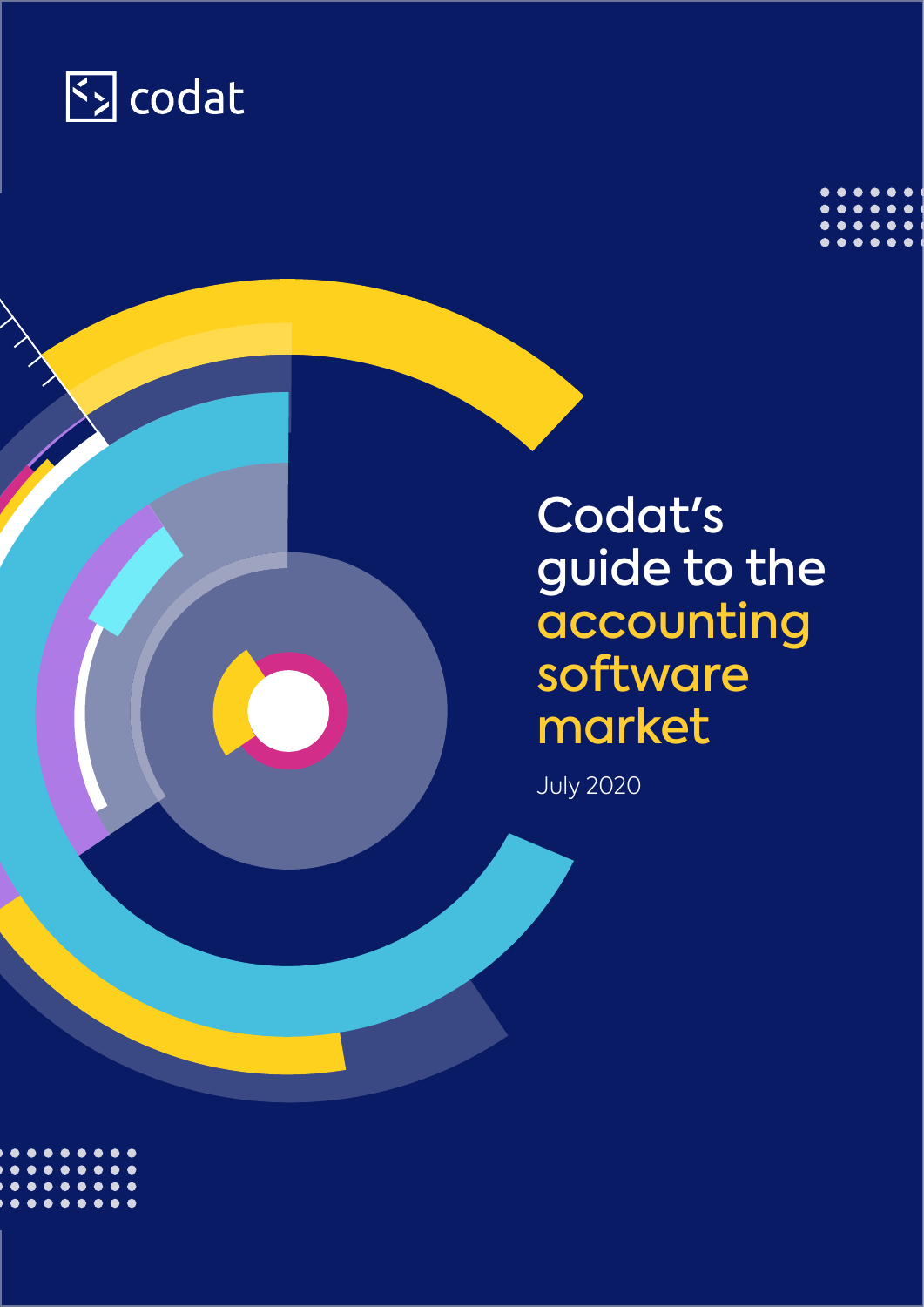## How is the accounting market changing and what does this mean?

Across the world there are certainly dominant players within the accounting software market. However the market is rapidly changing and expanding.

Key players are diversifying and fragmenting their offering to suit the ever changing needs of their key audience - the small business.

A long tail of other accounting packages has emerged, spurred on by a huge shift in demand from desktop based packages to cloud based services which has largely been attributed to changing consumer expectations and regulation that has driven accounting and tax online.

The expansion of cloud services has opened the door to more accessible and cost-saving software packages that include more automated features meaning that individuals with little to no accounting experience could navigate them.

The cloud also allows for more centralised data which freely flows through APIs and integrations across platforms leading to greater insights and analysis that can be vital for a small business to survive and flourish.



The accounting software market has transformed into a highly competitive, digitized and interconnected landscape which is largely driven with one customer in mind - the small business.

\*All data contained within this paper is based on extensive research carried out by Codat from various different sources, including both public and non-public sources. Some data has been calculated based on global figures and split across regions according to presence in the region. All data has been provided on a best-efforts basis, however Codat cannot guarantee the accuracy or completeness of this information. Codat accepts no liability which might arise from the content of this paper.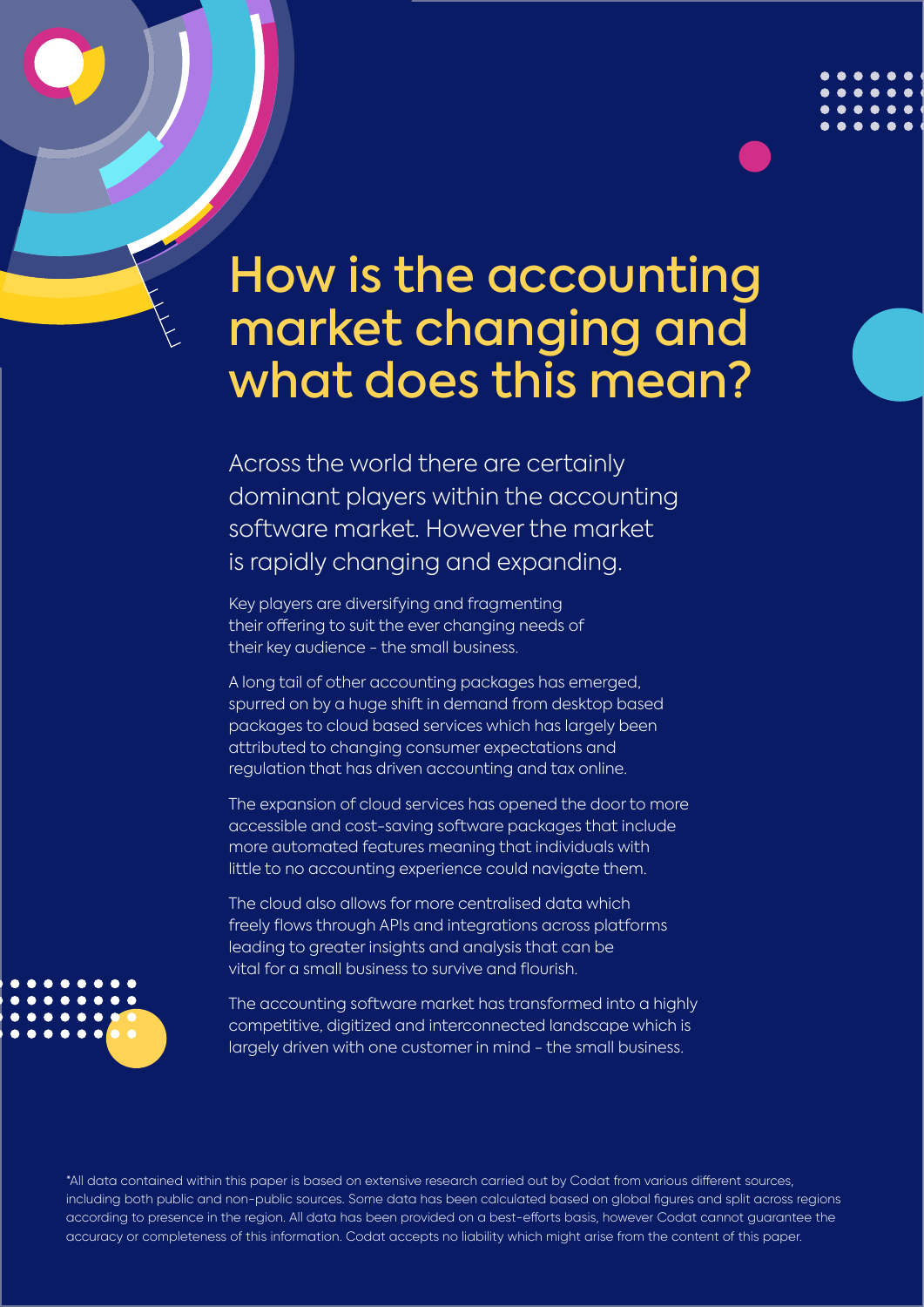## Accounting platforms by region

The companies with largest market share in accounting software include Intuit (Quickbooks), Xero, Sage, FreshBooks, Wave and MYOB.

However, various other companies operate in the market and are coming up with new technologies and offerings which are helping the market expand rapidly in terms of revenue and users.

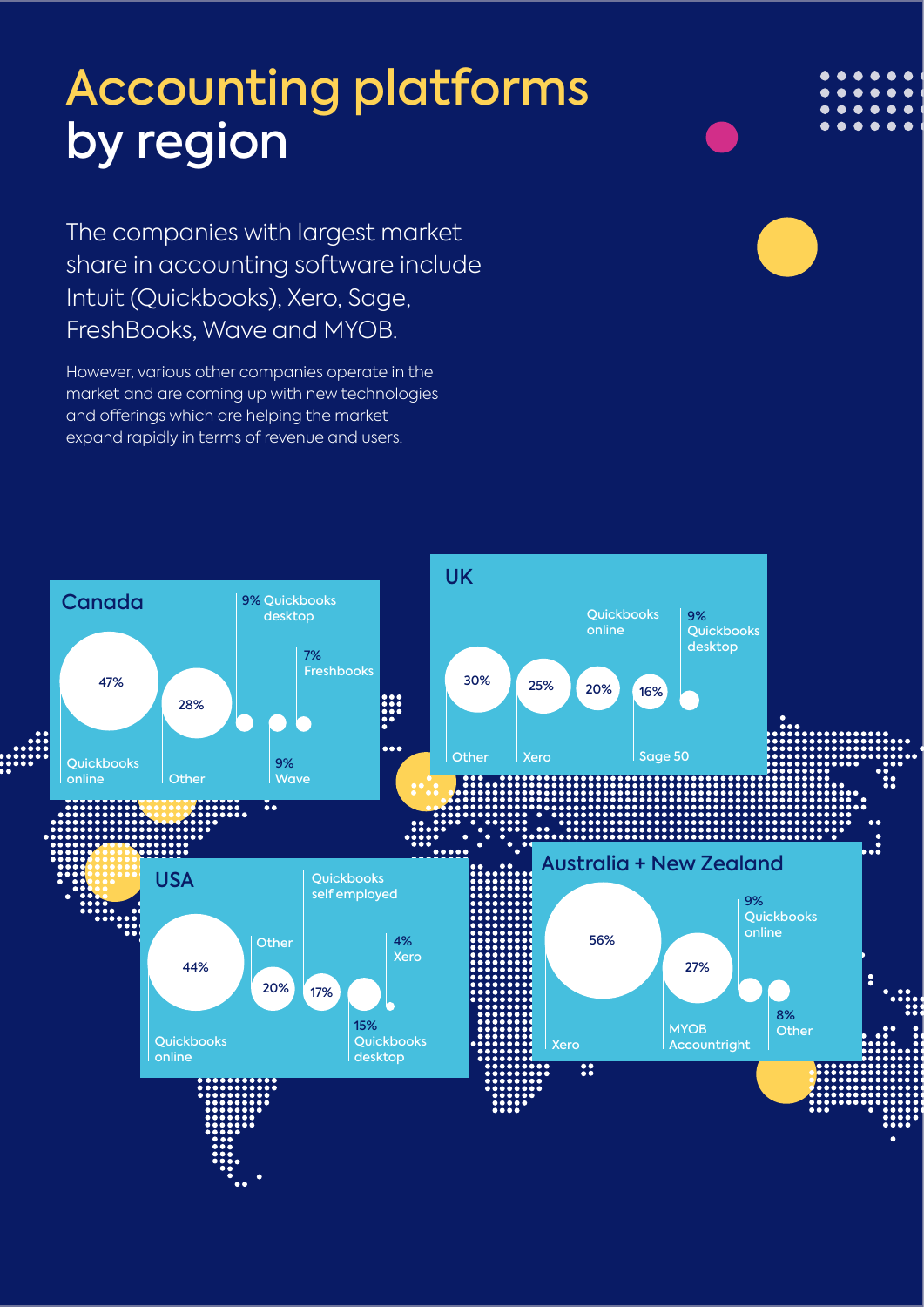

# How we gathered the data

Data on accounting software market share is not publicly available and difficult to gather, which is why we have written this report, entirely on a best efforts basis. We have used a combination of publicly announced numbers from annual reports, governmental statistics, press reports, public surveys and private surveys conducted by Codat in individual markets, private surveys conducted by Codat clients of their SME user bases, figures of businesses synchronising data through the Codat platform and other public and non-public data sources. The methodology of how these figures were reported may not be publicly available and therefore may not be possible to accurately combine or contrast. Based on the information available to us, we have provided our best estimate of the market share in the respective region. If you know of additional sources of data or believe that our estimates are incorrect, please do let us know - we intend to continue refining these figures and will update them as new information becomes available.

\*All data has been provided on a best-efforts basis, however Codat cannot guarantee the accuracy or completeness of this information.

Codat accepts no liability which might arise from the content of this paper.



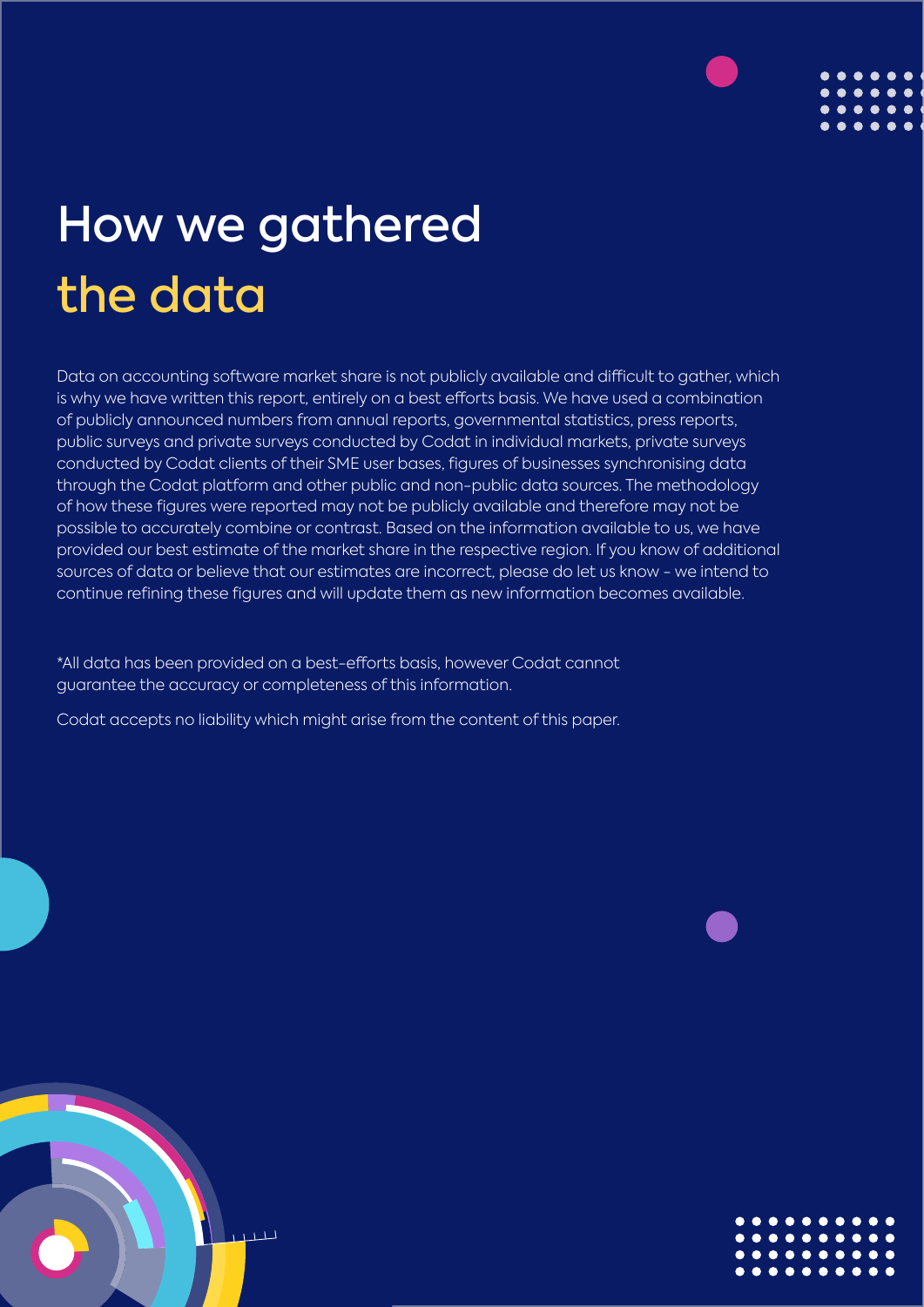# <span id="page-4-0"></span>Spotlight USA

#### **SMALL BUSINESSES**

There are around 30.7 million small businesses in the United States making up over 99% of the total number of businesses in the region – 75.3% of which have 10 employees or fewer.

#### **A fragmented Quickbooks offering**

Quickbooks is the dominant player in the United States however their offering is highly fragmented with numerous different versions on offer. They are making strong progress at converting their desktop user base to their cloud offering, but, as is the case across the globe, it is typically the larger, more valuable clients which are more reluctant to make the switch.



#### **OTHER PLAYERS IN THE REGION**



 $\bullet$ 

#### **Does the size of a business determine the package they use?**



### **CODAT SUPPORTS**

72% of businesses currently supported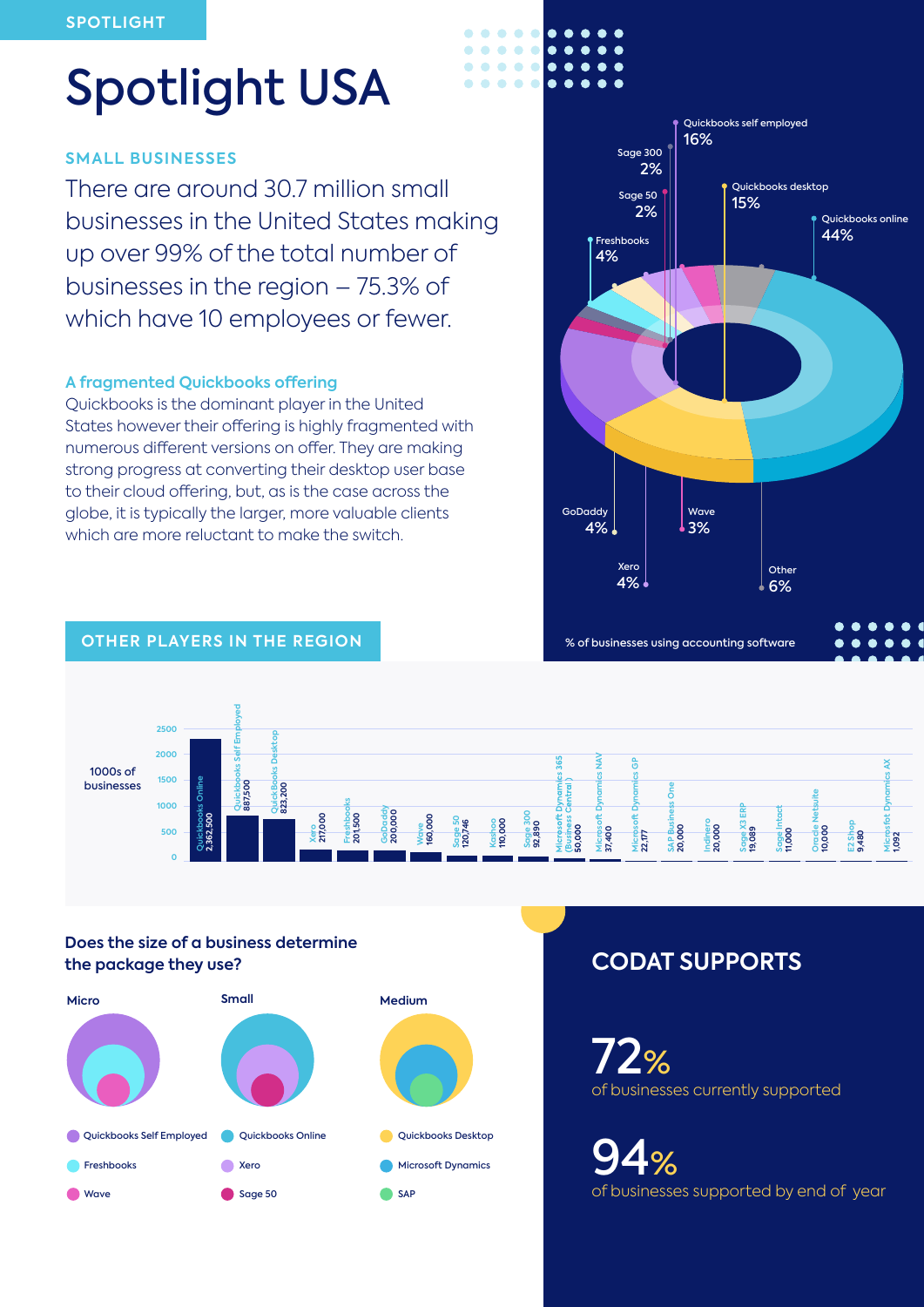#### <span id="page-5-0"></span>**SPOTLIGHT**

### $\bullet$ Spotlight Canada

#### **SMALL BUSINESSES**

There are 1.15 million small businesses in Canada making up 97.9% of the total number of businesses in the region – 75% of which have 10 employees or fewer.

#### **In-house accounting**

In Canada, accounting practices are driving the adoption of cloud accounting. [82% of business owners regard](https://futurefirm.co/the-future-of-cloud-accounting-in-canada/)  [their accountant as a trusted advisor and partner](https://futurefirm.co/the-future-of-cloud-accounting-in-canada/), and the steady adoption of cloud accounting software has allowed them to [expand the range of services from](https://futurefirm.co/the-2020-xero-canada-report-10-must-know-insights/)  [compliance](https://futurefirm.co/the-2020-xero-canada-report-10-must-know-insights/) (tax returns, bookkeeping) to repeatable advisory services (budgeting, cash flow projection).



### **OTHER PLAYERS IN THE REGION**



 $\blacksquare$  $\sim$ 

#### **Does the size of a business determine the package they use?**



### **CODAT SUPPORTS**

76% of businesses currently supported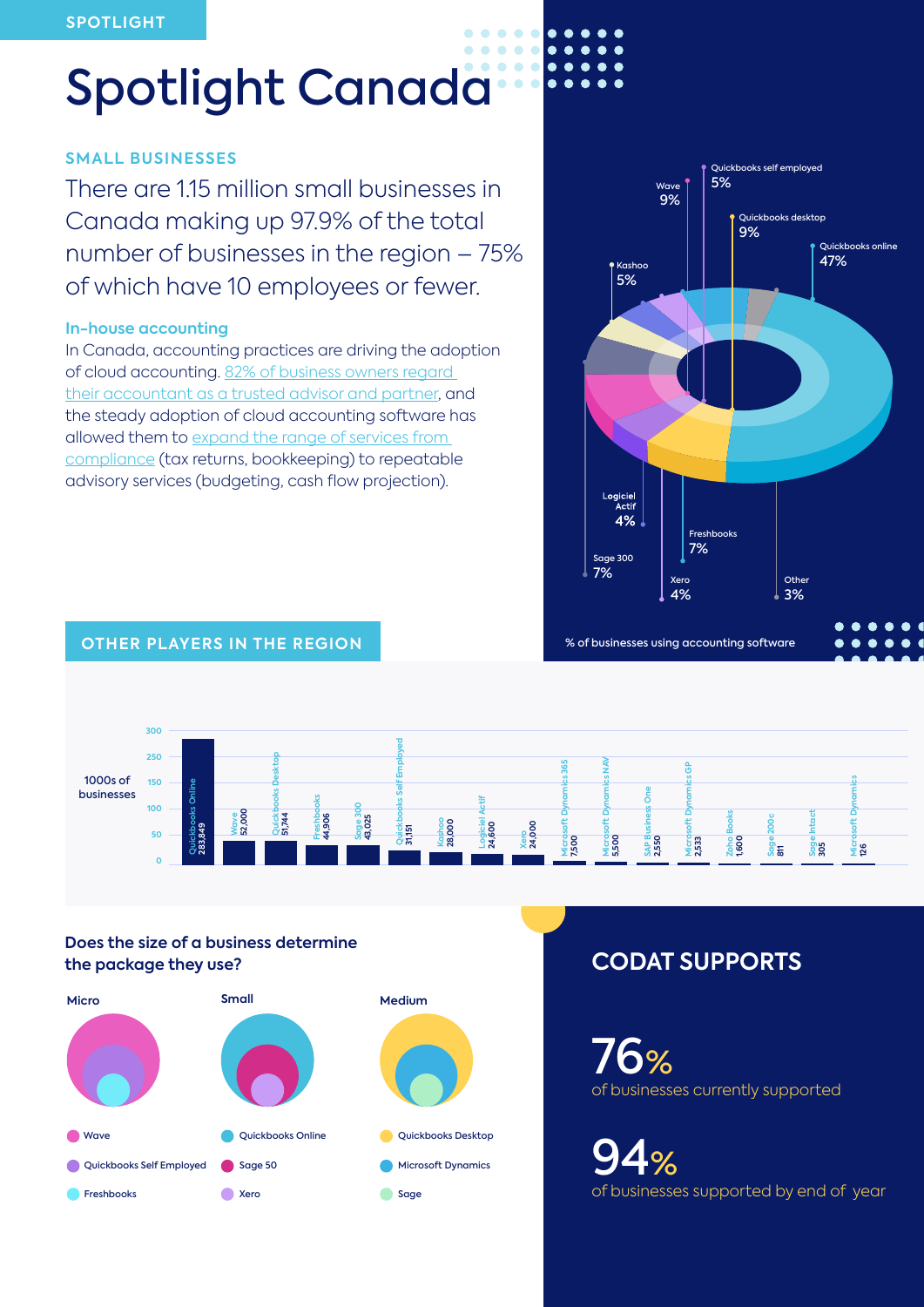# <span id="page-6-0"></span>Spotlight UK

#### **SMALL BUSINESSES**

There are 5.9 million small businesses in the UK making up 99.9% of the total number of businesses in the region – 95% of which have 10 employees or fewer.

#### **Making Tax Digital**

Making Tax Digital accelerated the development of the UK accounting software market allowing it to diversify with new and nimble cloud accounting packages.

This, in addition to the larger market players in the region's slower move to the cloud, provided an opportunity for well-funded players from other geographies to invest effectively in marketing their cloud products in the UK, leading to the most fragmented market of those selected.



### **OTHER PLAYERS IN THE REGION**



 $\bullet$  $\blacksquare$ 

 $\bullet$  $\bullet$  $\sim$ 

 $\bullet$ 

#### **Does the size of a business determine the package they use?**



### **CODAT SUPPORTS**

83% of businesses currently supported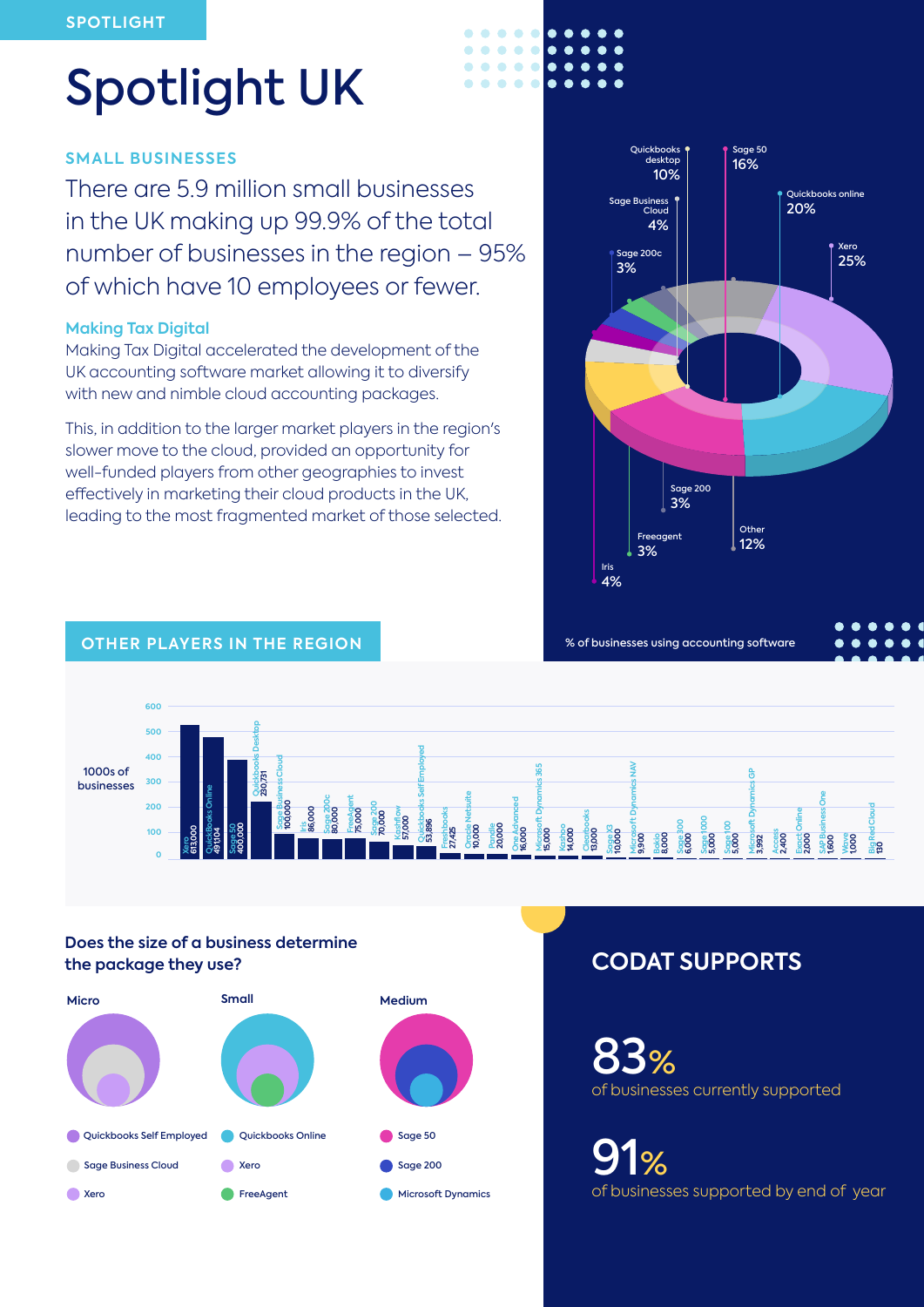# Spotlight Australia and New Zealand

### **SMALL BUSINESSES**

There are 2.9 million small businesses in Australia & New Zealand making up 93.8% of the total number of businesses in the region – 76.2% of which have 10 employees or fewer.

#### **The rise of Enterprise Cloud Platforms**

**OTHER PLAYERS IN THE REGION**

Where MYOB previously dominated in the region, the recent years have shown an upsurgence in other software packages such as Xero and Quickbooks. The ANZ market has seen the quickest move to cloud packages anywhere in the world, primarily due to the success of Xero over the last ten years.



#### **Abel 1,000 MYOB Greetree 580 Syspro 500 Oracle Netsuite S500 APByDesign 1,000 SAP Business One 1,000 Infor Cloudsite 1,000 Eci M1 1,000 Unit4 BusinessWorld**  $\frac{1}{2}$ 8 **IFSApplications v10 M200 N2 200 icrosoft Dynmics NAV 2,200 Sage 300 2,000 Jiwa 1,500 Microsoft Dynamics GP 1 R,318 eckon One 54,000 Quickbooks Desktop 65 Quickboo ,150 ks Online 201,848 MYOBAccountRight 628,000 Xero 1,306,000 Sassu 25,000 Quickbooks SelfEmployed 22,152 Freshbooks 7,800 Pronto 1,050 MYOBAdvanced 1,000** 1000s of businesses

#### **Does the size of a business determine the package they use?**



### **CODAT SUPPORTS**

97% of businesses currently supported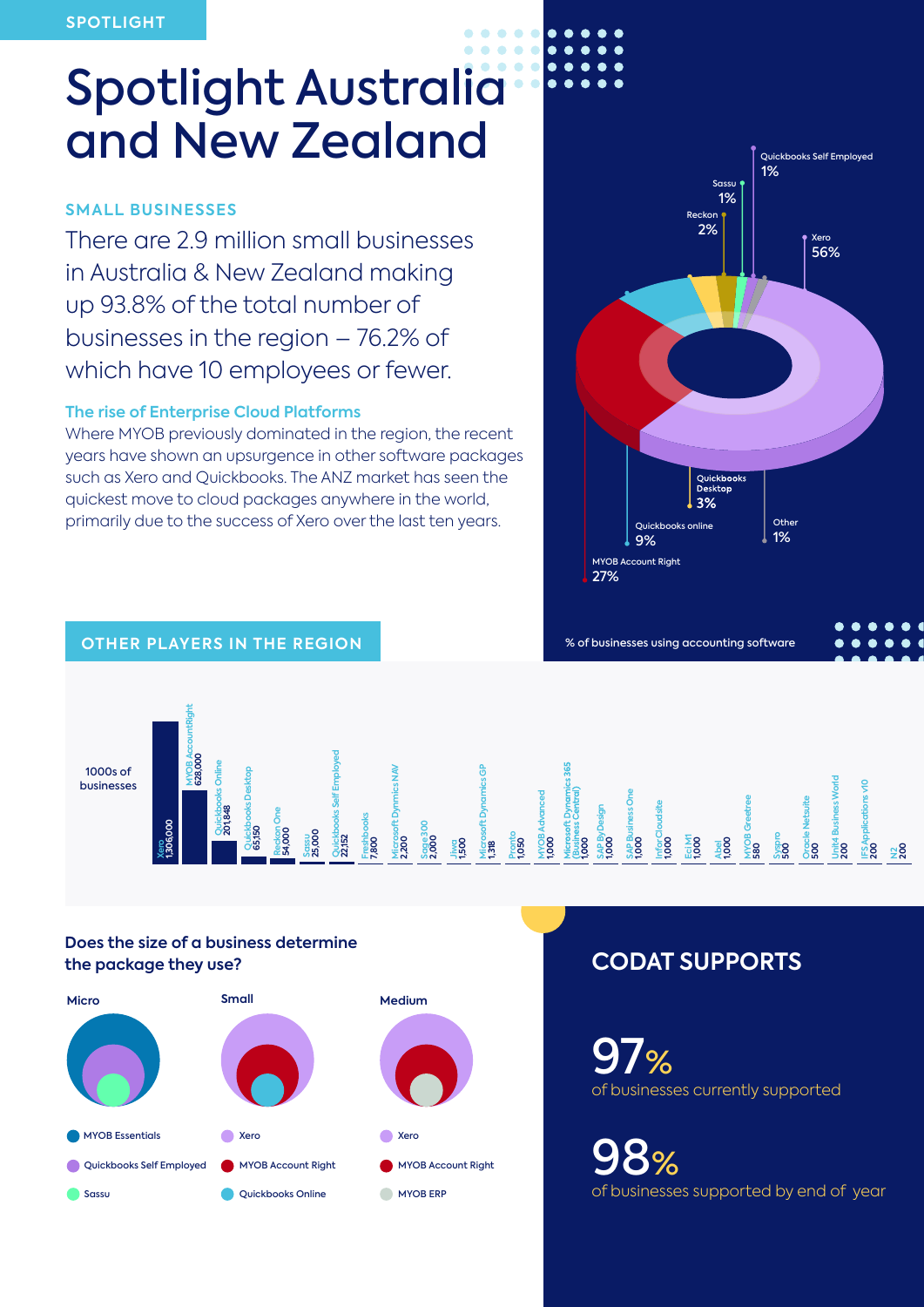# The future of accounting

### With technology automating almost every aspect of accounting what does the future hold for accounting software?

The central impetus behind the change in the accounting software market over the last decade has been the move to cloud. This opportunity for new entrants has resulted in a fragmented market.

Now that the path is set, with even mid-size businesses expected to mostly convert to cloud packages in the next decade or so - what does that mean for the market and where will the most forward-looking accountants and businesses look next?

Accounting packages are now the central financial operating system of an SME. We're seeing increasing demand for interoperability with other financial products which is concrete proof of this fact - from the rise of government mandated e-invoicing in South American countries to Making Tax Digital in the UK. Even the smallest businesses are moving onto accounting packages as cloud reduces the barriers to entry and legislation mandates their use.

Not only are platforms growing in number but they are also expanding to become marketplaces for financial and business advisory services, with vast and increasing app ecosystems which allow small businesses to plug in the other products that they use to run their business. From accounts payable to cashflow forecasting to audits to the administration of loans, the manual data entry work which has constituted the majority of accountants' work is being slowly automated through integrations.

Therefore accountants will increasingly move into becoming advisors. For the accounting software providers, those who provide the largest set of integrated products and services, from payments to insurance, will see the greatest gains in market share over the next few years. The pace of change will only accelerate.